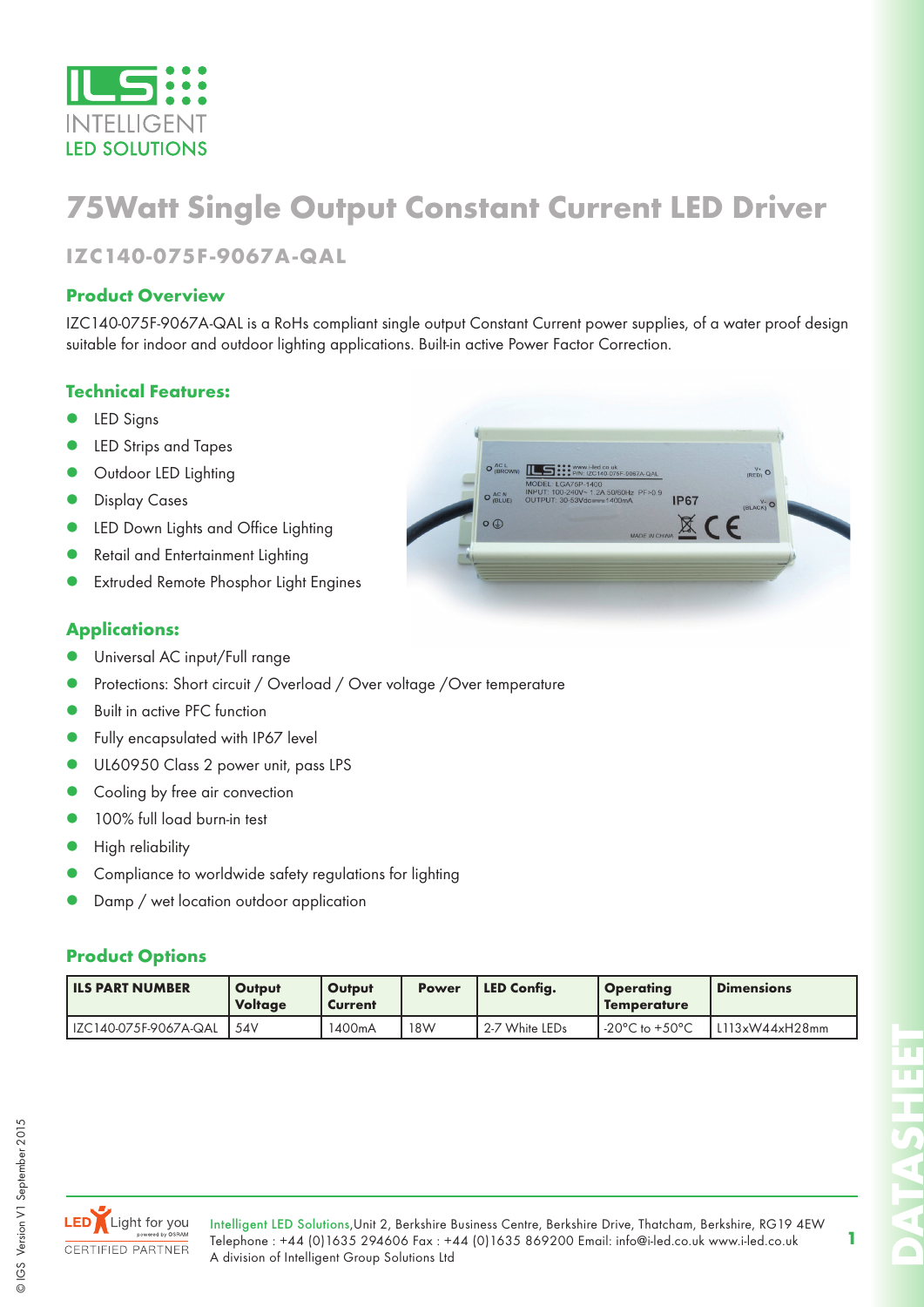# **www.i-led.co.uk**

## **Specification**

#### **Output**

| • Voltage Tolerance | $±3.0\%$                                                 |
|---------------------|----------------------------------------------------------|
| • Line Regulation   | ±1.0%                                                    |
| • Load Regulation   | ±2.0%                                                    |
| • Setup, Rise Time  | 1000ms, 80ms / 230VAC 1000ms, 80ms / 115VAC at full load |
| • Hold Up Time      | 60ms / 230VAC 30ms / 115VAC at full load                 |
|                     |                                                          |

75~100%load,15VAC/230VAC

reduce

#### **Input**

- Voltage Range 100 ~ 240VAC
- Frequency Range 47 ~63Hz
- Power Factor PF>0.95/230VAC PF>0.98/115VAC at full load PF≥0.9
- Efficiency (typ) 88%
- AC Current 1.3A/11VAC 0.65A/230VAC
- Inrush Current Cold Start 65A/230VAC
- Leakage Current <1mA/240VAC

#### **Protect On**

- Over current  $95<sup>2</sup>108%$
- Over current **Exercice Protection type: Constant Current limiting, recovers automatically after fault**
- Short Circuit **Hiccup mode, recovers automatically after fault condition is removed**
- Over voltage 665~73V
- Over voltage **Protection type:** Shut down o/p voltage, recovers automatically after temp

### **Environment**

- Working temp  $-30$   $-50$  @ full load ;  $+70$  @ 60% load
- Working humidity  $20 \times 95\%$  RH non-condensing
- Storage Temp, Humidity  $-40$   $\degree$  80 $\degree$ C, 10  $\degree$  95% RH
- $Temp Coefficient$   $\pm 0.03\%/^{\circ}C$  (0  $\degree$  50  $^{\circ}C$ )
- Vibration 10  $\degree$  500Hz, 5G 12min./1cycle, period for 72min. each along X, Y, Z axes

## **Safety & EMS**

- z Safety Standards Design refer to UL1310 Class 2,TUV EN60950-1, EN61347-2-13,
- z Withstand Voltage I/P-O/P:3.0KVAC I/P-FG:1.5KVAC
- Isolation Resistance I/P-O/P:>100M Ohms / 500VDC / 25 ~ 70% RH
- EMI Conduction and Radiation Compliance to EN55015, EN55022 (CISPR22) Class B
- Harmonic Current Compliance to EN61000-3-2 Class C (≥75% load) ; EN61000-3-3
- EMS IMMUNITY Compliance to EN61000-4-2,3,4,5,6,8,11; ENV50204, EN55024,

### **Dimension**

z 160\*65.5\*40.3mm (L\*W\*H)



CAN/CSA C22.2 No. 223-M91, meet IP67

EN61547, light industry level , criteria A

| ۹ |
|---|